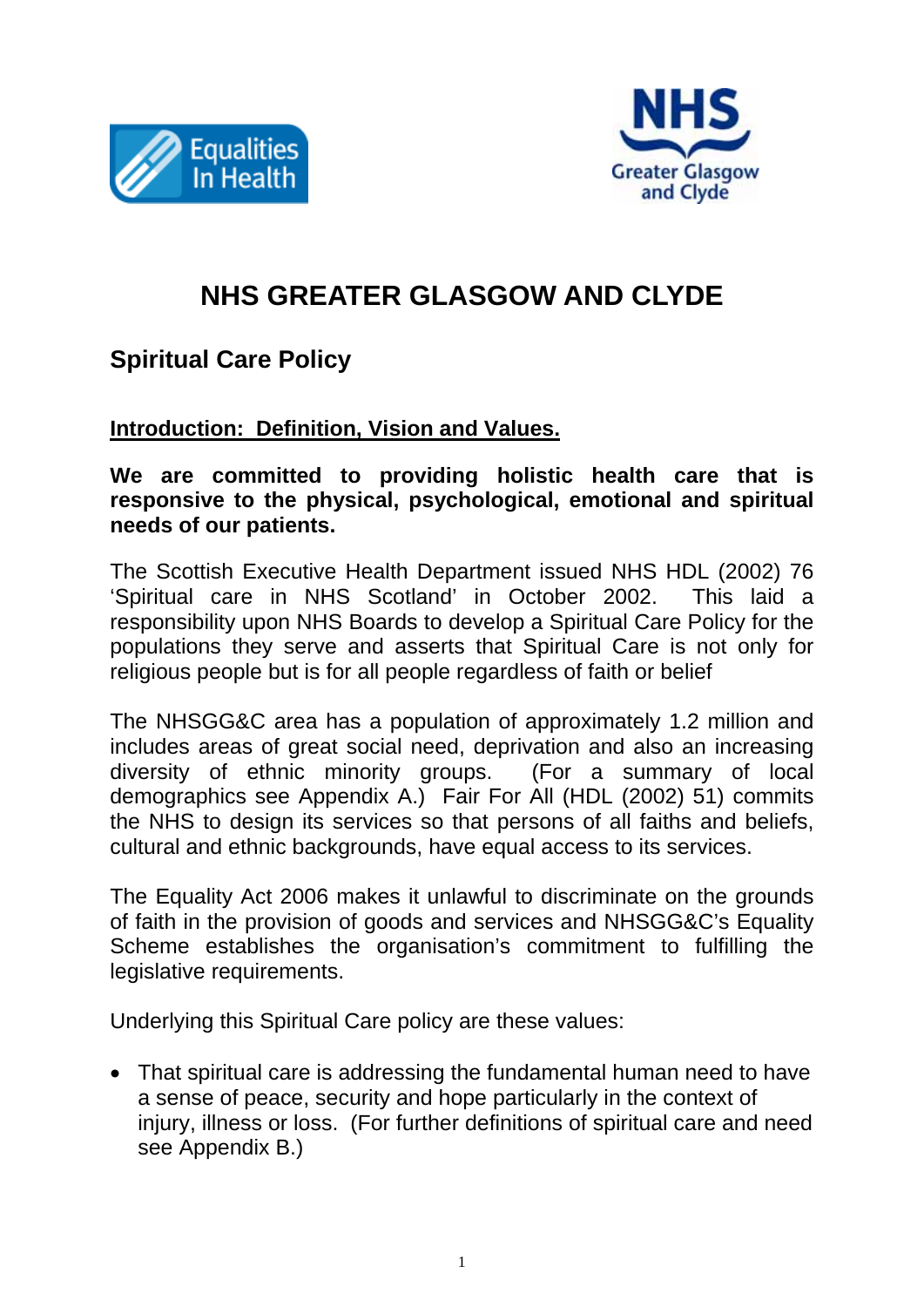- That spiritual care is offered and usually given "in a one-to-one relationship, is person centred and makes no assumptions about personal conviction or life orientation." (HDL (2002) 76, paragraph 3)
- That religious care is an aspect of spiritual care and is "given in the context of shared religious beliefs, values, liturgies and lifestyle of a faith community." (HDL (2002) 76, paragraph 3)
- That it is inappropriate for any member of staff to impose upon another person in the workplace their own religious beliefs, faith or values.
- That the delivery of spiritual care to patients and their carers is a responsibility of NHS staff working in partnership with those employed with specific responsibility, training and skills in spiritual and religious care.
- That spiritual care must be accessible to all who use the services NHSGG&C provides, as in-patients or out-patients, visitors or staff, in hospitals or community based services.
- That access to Spiritual Care is grounded in an ethos of respect, support and compassion and includes the availability of information and staff trained in spiritual care.
- That Health Care Chaplains are key providers and enablers of spiritual care to patients and their carers and all NHS staff.
- These values are consistent with the principles of a spiritual care service as described in NHS HDL (2002) 76. The NHSGG&C Spiritual Care service will develop and deliver its services in accordance with these values.

## **Structures**

Health Care Chaplaincy, as a publicly funded service within the NHS, is regarded as an integral component, among many, working for the wellbeing of patients, their carers and staff.

• The Chaplaincy / Spiritual Care Service is located within the Rehabilitation and Assessment Directorate with a designated director who has managerial responsibility.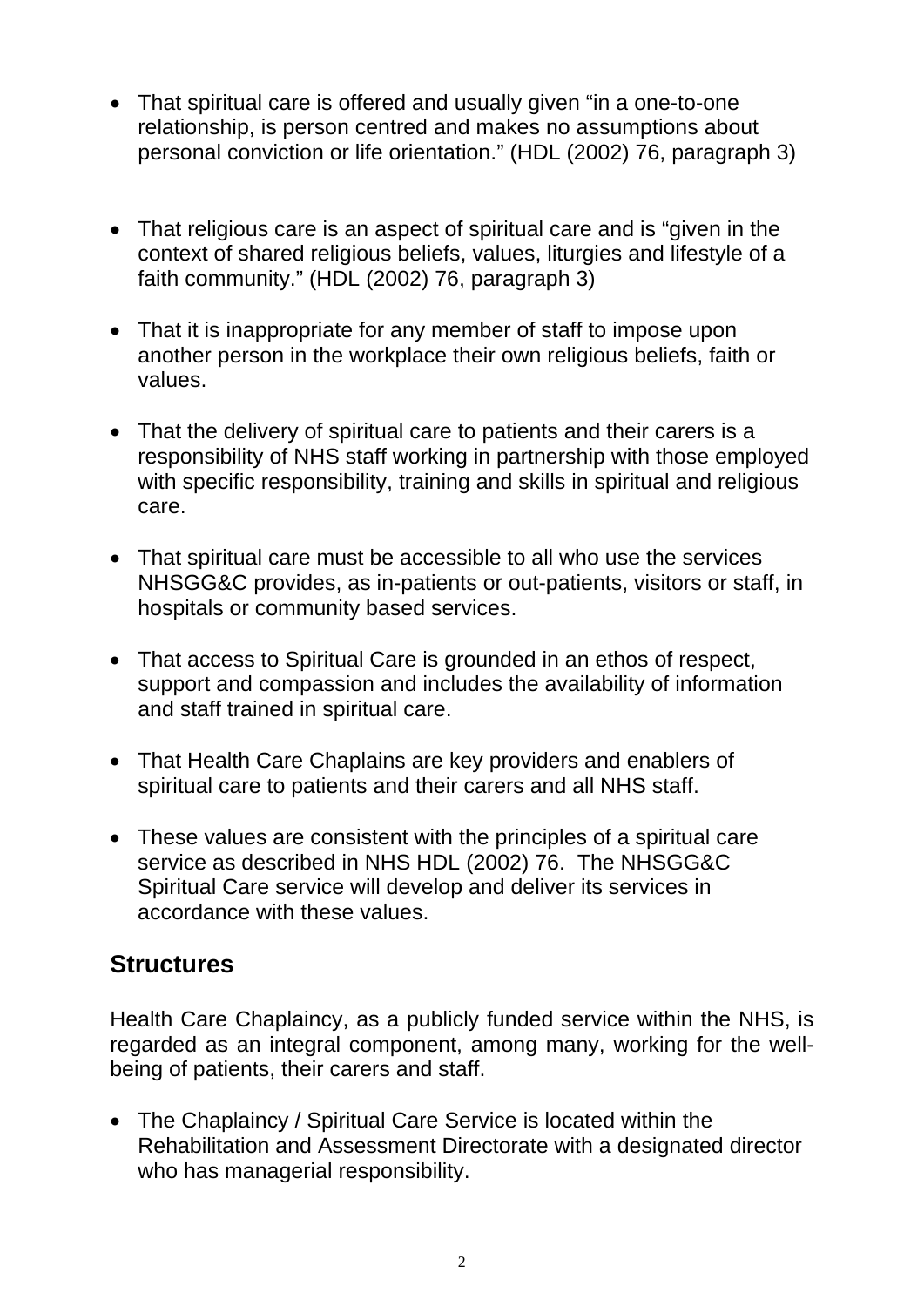- Service delivery is managed by the Head of Chaplaincy and Spiritual Care and, at a local level, responsibility lies with Chaplaincy Departments (which may be known by that name or another) covering the Acute Services Division, The Mental Health Partnerships and Community Health (Care) Partnerships.
- The delivery of healthcare within the NHS is multidisciplinary in nature and individualised care plans should consider the physical, social, psychological and spiritual needs of patients
- Chaplains have an important role to play as fully integrated members of the multidisciplinary health care team and also, where appropriate and practical, as members of local multi-disciplinary teams.
- Provision for the Chaplaincy / Spiritual Care of patients from the smaller faith communities will be monitored and where necessary reviewed.
- Health Care Chaplains are bound by the same policies and codes of conduct (e.g. patient confidentiality) as all NHS employees and volunteers.
- The Chaplaincy Service will be consulted, where appropriate, to ensure that policies and procedures incorporate the role of chaplains / spiritual **c**are givers (for example, Major Incident Procedures, Bereavement, Race Equality etc.)

### **Practices**

**The Chaplaincy Service will ensure that Health Care Chaplains deliver their care in accordance with the principles below and the Professional Standards/Code of Conduct of the Health Care Chaplaincy Professional Organisations.** 

It has been the practice, since the formation of the NHS in 1948, for Health Care Chaplains to be employed to deliver religious and spiritual care. Clergy and faith community leaders who come to a hospital to visit a member of their community are not NHS Health Care Chaplains. The understanding of spiritual and religious care has evolved due to increased recognition of the religious needs of ethnic minorities and the spiritual needs of those who do not identify themselves with any particular belief or faith. In this pluralist society, individual beliefs find expression in a multiplicity of forms.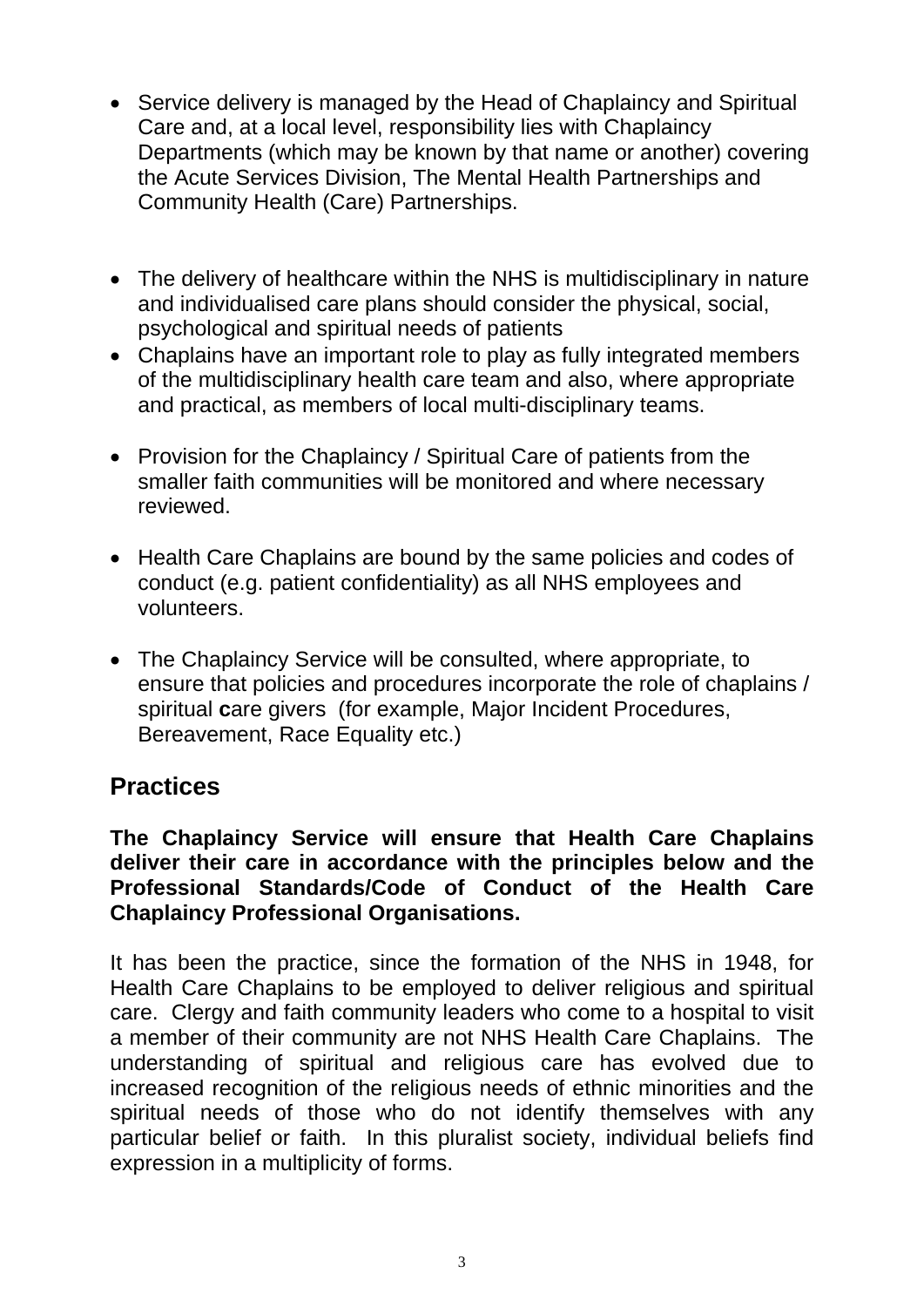This entails:

- Impartiality, accessibility and availability (including a 24hour on call service).
- Sensitivity, compassion and the ability to make and maintain attentive, helping and supportive relationships.
- Respect for the diversity of faiths, beliefs, lifestyles and cultural backgrounds within the population.
- The sensitive addressing of pastoral needs through worship, liturgies, ceremonies and rituals that have religious and spiritual integrity.
- Good working relationships with other health care professionals, leaders of local faith communities, voluntary groups, trade unions and professional organisations.

# **People**

People are the key to the delivery of spiritual care.

## **The Chaplaincy Service will therefore ensure that:**

- Working with Learning and Education / Practice Development, training in spiritual needs and spiritual care will be included in staff training programmes, including induction programmes, and training will be available to all staff.
- Training will include awareness of the religious traditions and needs of faith communities.
- Health Care Chaplains personal learning needs will be identified and supported
- Health Care Chaplains will receive an appropriate form of supervision for their own emotional, psychological, pastoral and spiritual support.
- Chaplaincy Volunteers, where used, will be integrated into the Volunteering Policy and will receive appropriate training. The valuable role of volunteers in assisting the delivery of spiritual care is recognised and affirmed.
- Health Care Chaplains will support staff within the organisation and provide a confidential service of pastoral care.

## **Place**

### **NHSGG&C is responsible for reviewing on an ongoing basis the provision of facilities for their Departments of Spiritual and Religious Care.**

• Facilities will include places appropriate for use by people of all faiths or no faith for the purposes of: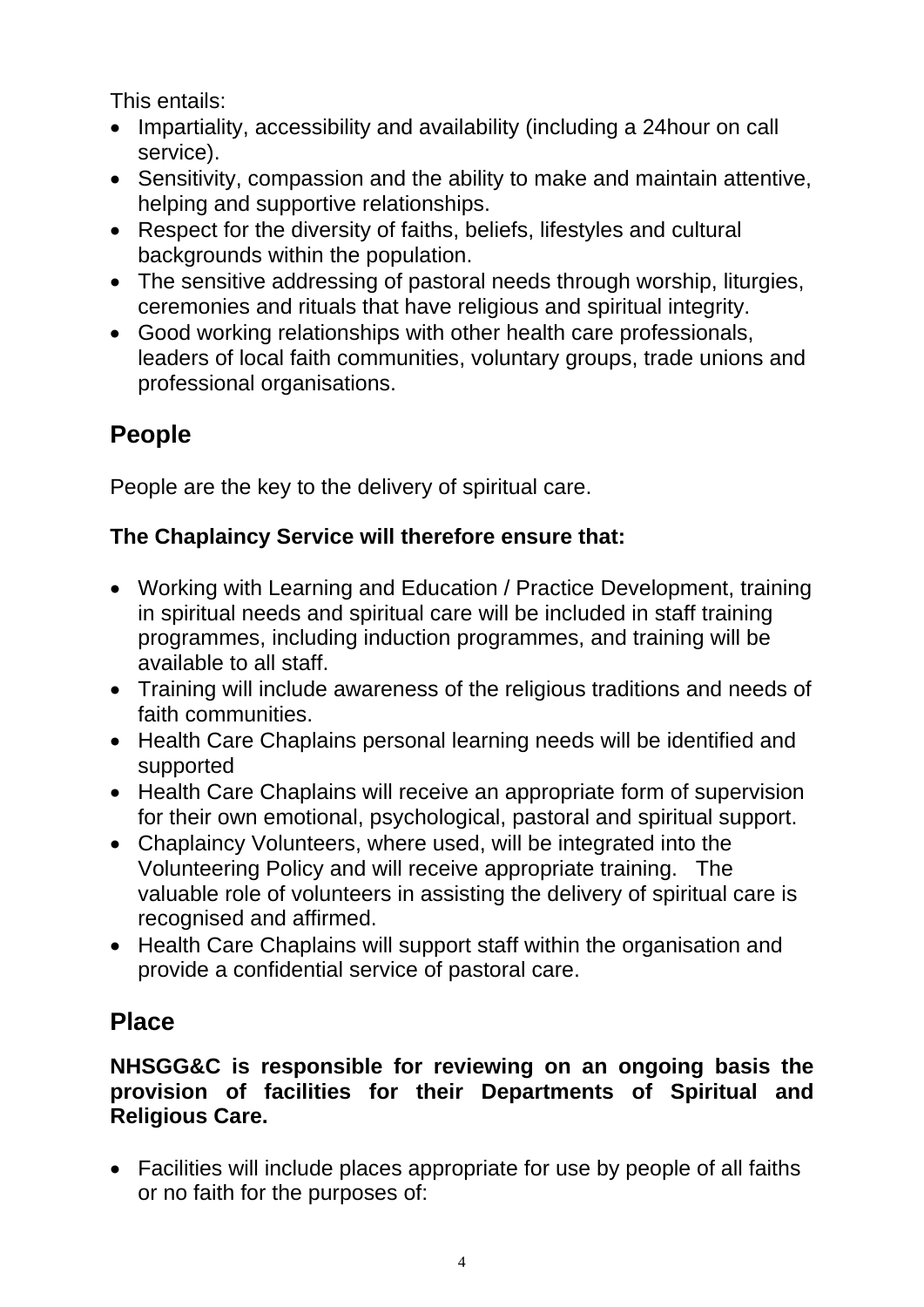- o Quiet reflection, meditation and prayer;
- o Meetings and pastoral counselling;
- o Spiritual and religious ceremonies.
- Facilities will be available for use by patients, visitors and staff. This might comprise a Chaplaincy Centre but, where reasonably possible, additional rooms must be provided in easily accessible locations for use by patients and visitors for quietness, prayer and pastoral counselling.
- Where NHSGG&C is commissioning new buildings the provision of accommodation for spiritual and religious care services must be included as part of the specification. Consultation with local faith communities will be undertaken with reference to the design, decoration and furnishings of any new facility for spiritual and religious care. Whilst a space for prayer and quiet is necessary so also is attention to the physical surroundings of a building. The architecture, design and decoration of health care facilities, the level of noise, the outlook from windows, can all contribute to the spiritual well-being of patients and so to their total health.

## **Partnership**

- NHSGG&C will promote partnership between the Chaplaincy / Spiritual Care service and local faith communities on the provision of services and the appointment, employment and training of chaplains. It will ensure that procedures are in place for the spiritual and religious care of those who belong to smaller faith communities.
- Where there is a requirement that care is provided to members of those communities by their own religious leaders, necessary arrangements will be made. Where these include paid remuneration the Chaplaincy Service will ensure that appropriate standards are set and maintained.
- NHSGG&C recognises that the faith communities are a resource for training NHS staff in care which is culturally competent .
- NHSGG&C will promote partnership between its Chaplaincy / Spiritual care service and other healthcare providers, self-help organisations, voluntary bodies and educational institutions.
- The NHSGG&C Spiritual Care Committee will promote dialogue with faith communities and create opportunities for information sharing and education.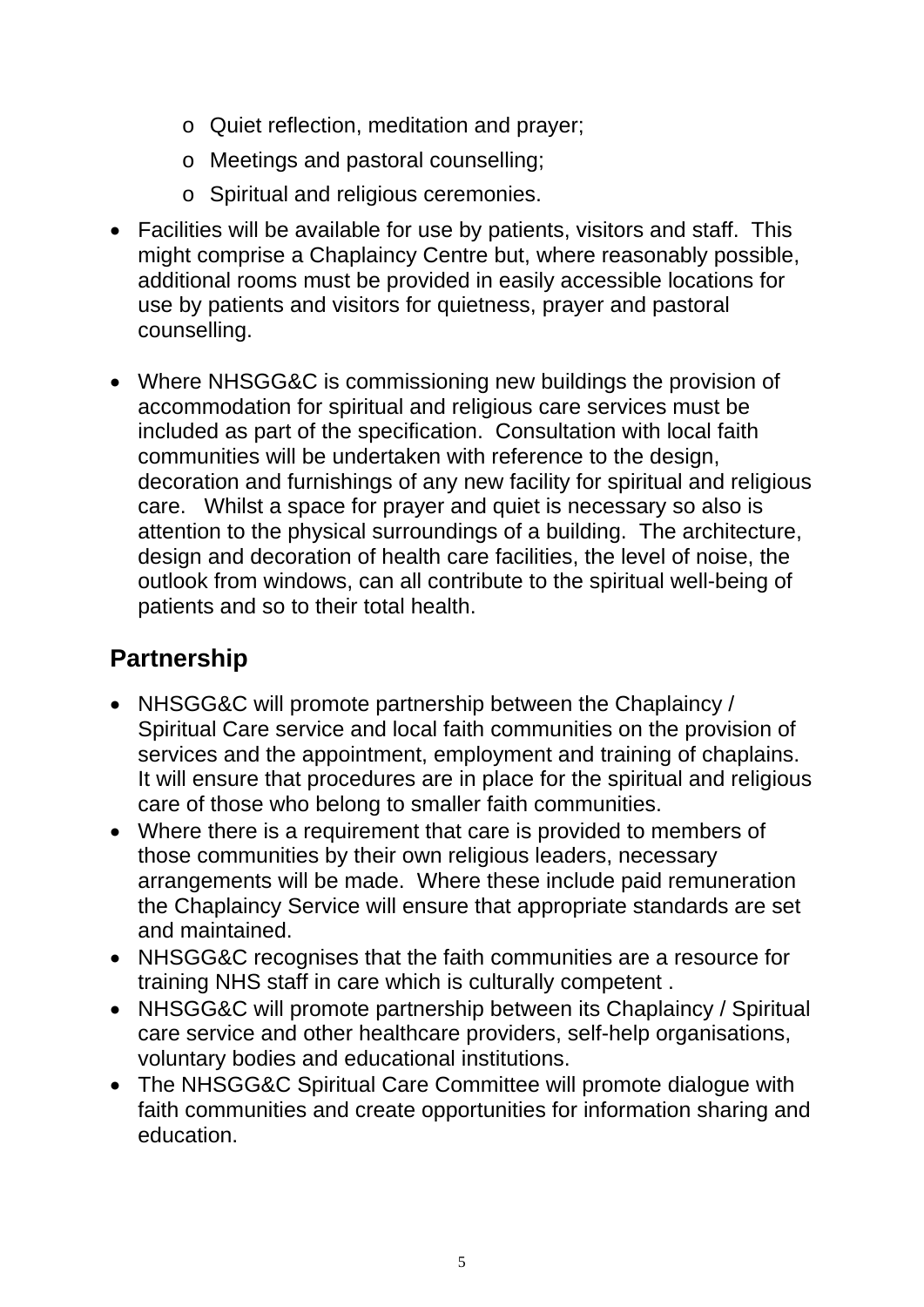• NHSGG&C will ensure that where NHS funds are used to secure services from non-NHS bodies that these services will include provision of spiritual care.

### **Accountability and Governance**

- To facilitate communication between service providers, faith communities, chaplains and managers, NHSGG&C established a Spiritual Care Committee which follows the remit and membership suggested in NHS HDL (2002)76 (see Appendix C.)
- The Committee will receive regular reports on the service through the Head of Chaplaincy and Spiritual Care.
- The Spiritual Care Committee is a sub-committee of NHS Greater Glasgow and Clyde Involving People Committee and will report to that Committee through the submission of its minutes.

| Lead manager / author:       | <b>Blair Robertson</b>         |  |
|------------------------------|--------------------------------|--|
| <b>Responsible director:</b> | <b>Anne Galbraith</b>          |  |
| Date of approval             | <b>29 January 2008</b>         |  |
| <b>Approving body:</b>       | <b>NHSGG&amp;C Spiritual (</b> |  |
| Date for review:             | <b>Jan 2010</b>                |  |
| <b>Appendix A:</b>           | <b>Local Demographics</b>      |  |

**League Blair Robertson Anne Galbraith 29 January 2008 NHSGG&C Spiritual Care Committee Jan 2010** 

|                         | Glasgow (%) | Argyll & Clyde (%) | Scotland (%) |
|-------------------------|-------------|--------------------|--------------|
| <b>Church of</b>        | 31.5        | 41.6               | 42.4         |
| <b>Scotland</b>         |             |                    |              |
| <b>Roman Catholic</b>   | 29.2        | 24.4               | 15.9         |
| <b>Other Christian</b>  | 4.1         | 6.1                | 6.8          |
| <b>Buddhist</b>         | 0.2         | 0.1                | 0.1          |
| <b>Hindu</b>            | 0.2         | < 0.1              | 0.1          |
| <b>Jewish</b>           | 0.2         | < 0.1              | 0.1          |
| <b>Muslim</b>           | 3.1         | 0.3                | 0.8          |
| <b>Sikh</b>             | 0.4         | 0.1                | 0.1          |
| <b>Another religion</b> | 0.7         | 0.3                | 0.5          |
| <b>None</b>             | 22.7        | 21.1               | 27.5         |
| <b>Not answered</b>     | 7.8         | 6                  | 5.5          |
|                         |             |                    |              |

The source of these figures is the 2001 Census. The figures are indicative only as the areas covered in the census are not the same as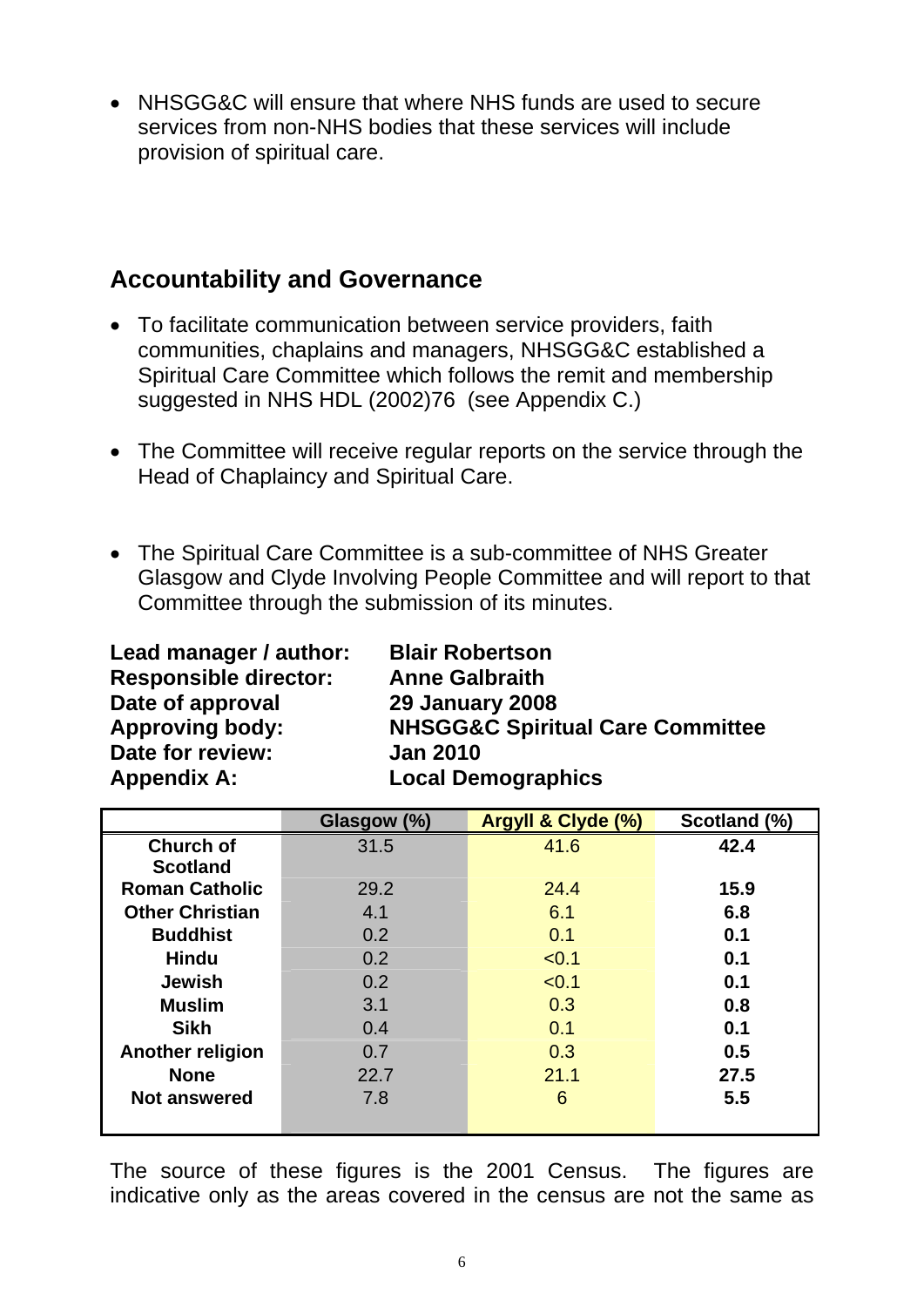that for NHSGG&C. A proportion of the population of Argyll and Clyde are within NHS Highland.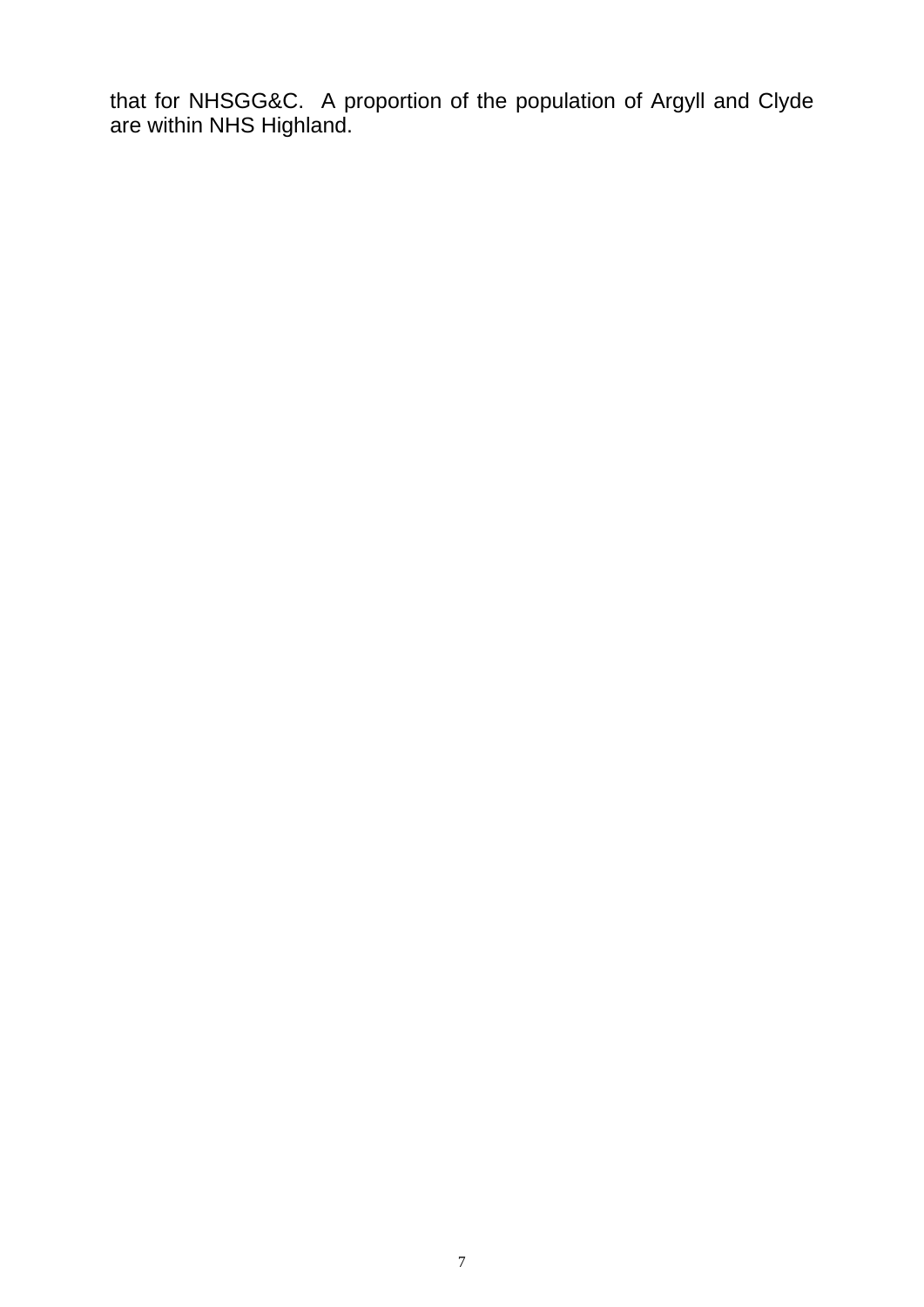## **Appendix B: Definitions of Spiritual Care and Spiritual Need.**

Spiritual care and spiritual need, while discussed in medical, nursing and pastoral care journals, are difficult to define.

The delivery of spiritual care is a responsibility of all clinical staff insofar as, at one end of the scale, spiritual care is about being sensitive and compassionate and at the other end of the scale it is about helping people to articulate their fears and hopes, the beliefs and values which undergird their lives. Also on this scale is the provision of more overtly religious practices: prayer, sacraments, special services/events which address individual and corporate needs.

### **The following are offered to help understand this aspect of human need and care.**

"Among the basic spiritual needs that might be addressed within the normal, daily activity of health care are

- The need to give and receive love
- The need to be understood
- The need to be valued as a human being
- The need for forgiveness, hope and trust
- The need to explore beliefs and values
- The need to express feelings honestly
- The need to find meaning and purpose in life"

(Narayanasamy A (1991) 'Spiritual Care: A resource guide' Lancaster Quay Books)

"Everyone, whether religious or not, needs support systems, especially in times of crisis. Many patients, carers and staff, especially those confronting serious or life threatening illness or injury, have spiritual needs and welcome spiritual care. They face ultimate questions of life and death. They search for meaning in the experience of illness. They look for help to cope with their illness and with suffering, loss, fear, loneliness, anxiety, uncertainty, impairment, despair, anger and guilt. They conjure with the ethical dilemmas which advancing technology and heightened expectations generate at the beginning and end of life. They address in depth, perhaps for the first time, the realities of their human condition. Those actively associated with a faith community, now statistically in a minority, expect to derive help and comfort from their religious faith and from the faith communities to which they belong. The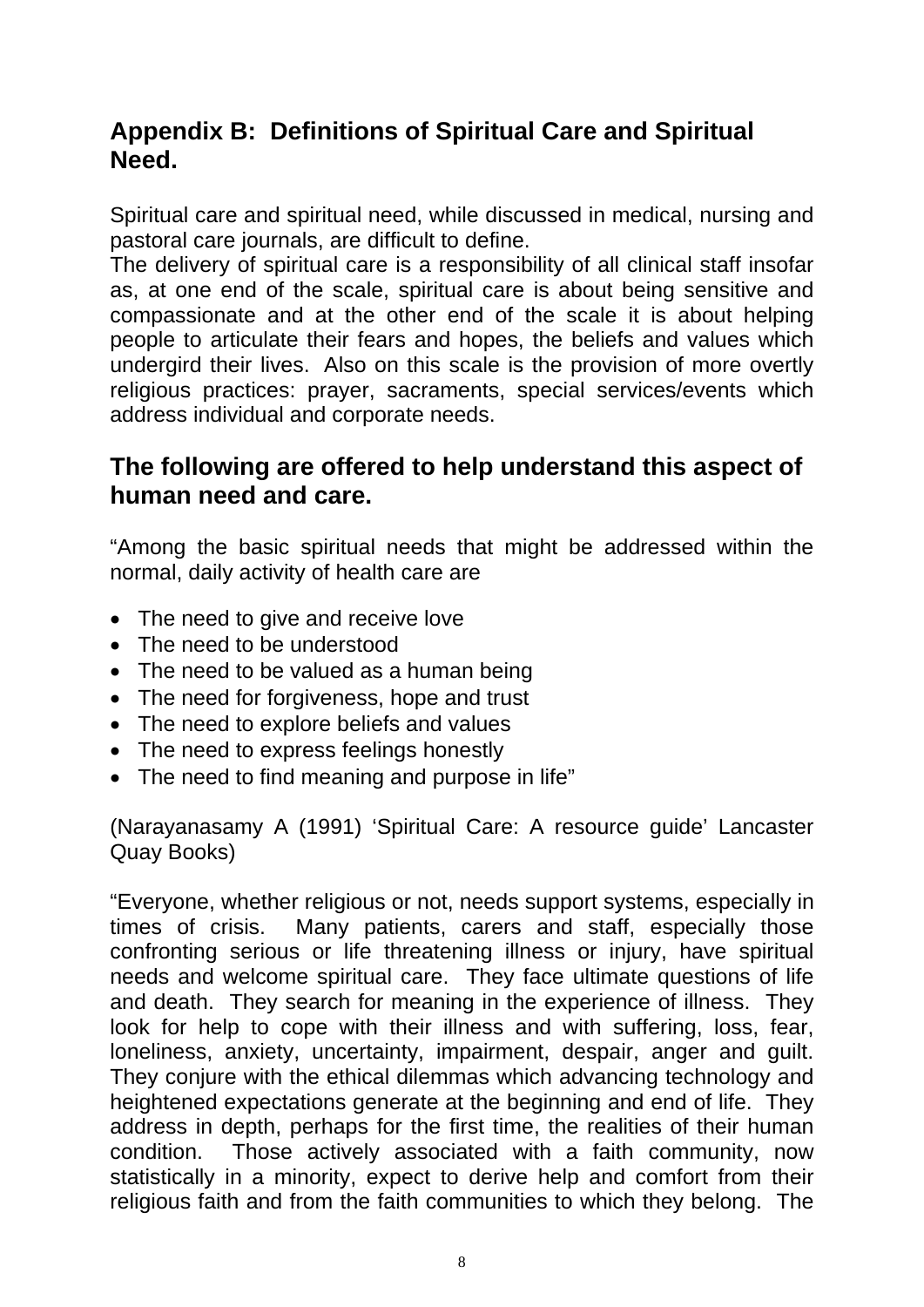beliefs and rituals of their religion and the ministry of its leaders and members are often sufficient to meet their spiritual needs. On the other hand, the majority who have no such religious associations yet recognise their need for spiritual care, look for a skilled and sensitive listener who has time to be with them. A person who will acknowledge the deep desires and stirrings of their spirit, recognise the significance of their relationships, value them and take them seriously. A person who can help them to find within themselves the resources to cope with their difficulties and the capacity to make positive use of their experience of illness and injury. The NHS must offer both spiritual and religious care with equal skill and enthusiasm."

(NHS HDL (2002) 76 Paragraph 4)

## **Appendix C: A Spiritual Care Committee**

Paragraphs from NHS HDL (2002) 76 - Spiritual Care in NHS Scotland

10

NHS Boards are required, in consultation with its service providers, to establish a Spiritual Care Committee to support the integrated planning and delivery of spiritual care services across the area they serve. The Committee should normally meet at least twice a year. Its membership should reflect the size and nature of the NHS organisations and faith communities in the area served. As a minimum it should consist of:

- An NHS Board nominee to act as convenor:
- Representatives of the main faith communities in the area served, nominated by the appropriate presbytery, bishop, faith community governing body or inter faith council;
- Two lay persons nominated by the local Health Council, or other appropriate patient representative organisation, such as a Patients' Council;
- Representatives of NHS staff with an interest in spiritual and religious care;
- Representatives of the area's spiritual care staff and volunteers; and
- The Head of the Department of Religious and Spiritual Care and the Spiritual Care Manager of each local service provider.

### 11

The remit of a committee should include:

- Providing advice on, and a forum for developing the NHS Board's spiritual care policy and overseeing its local implementation;
- Maintaining partnership between the local healthcare system, its spiritual care staff and local faith communities;